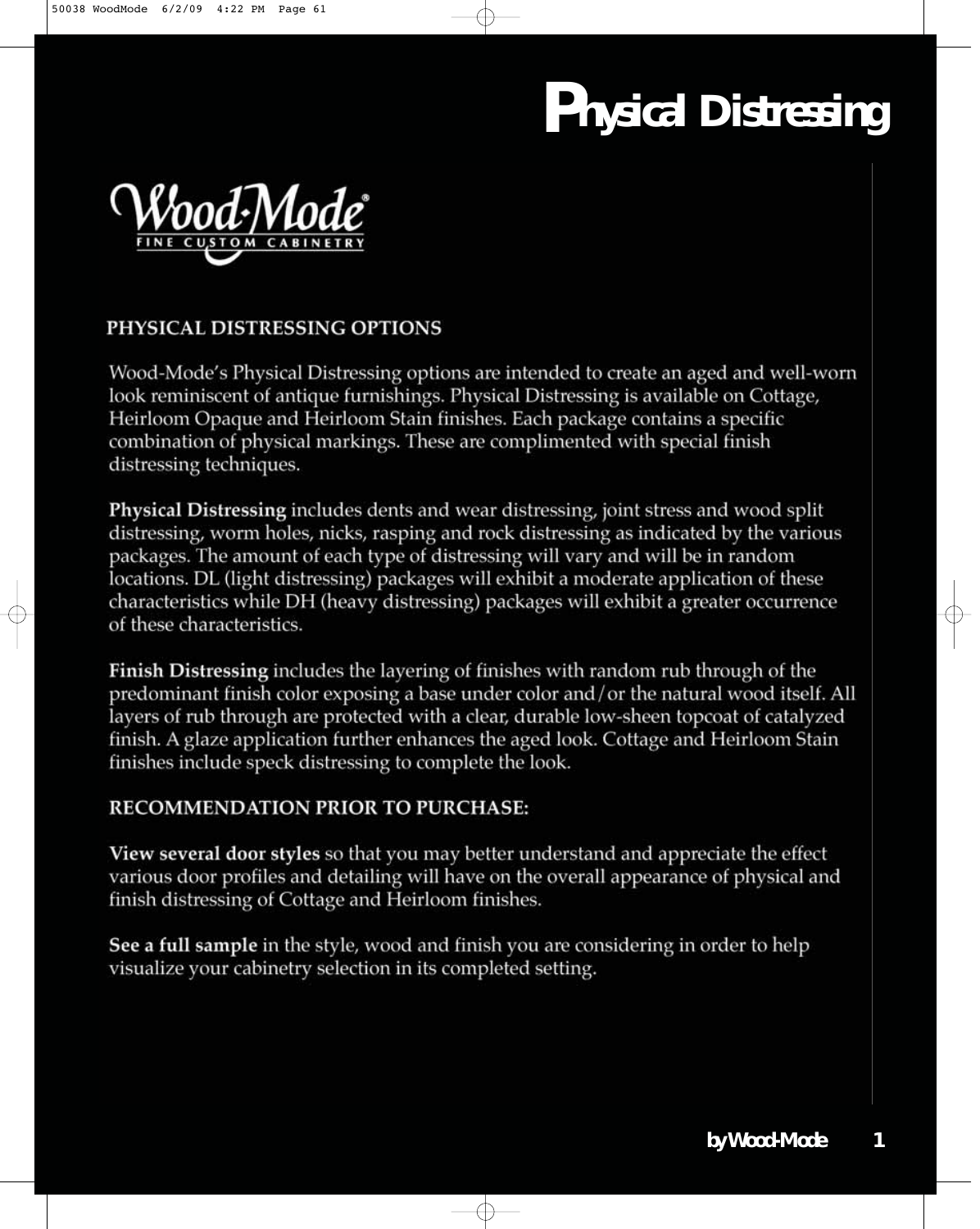

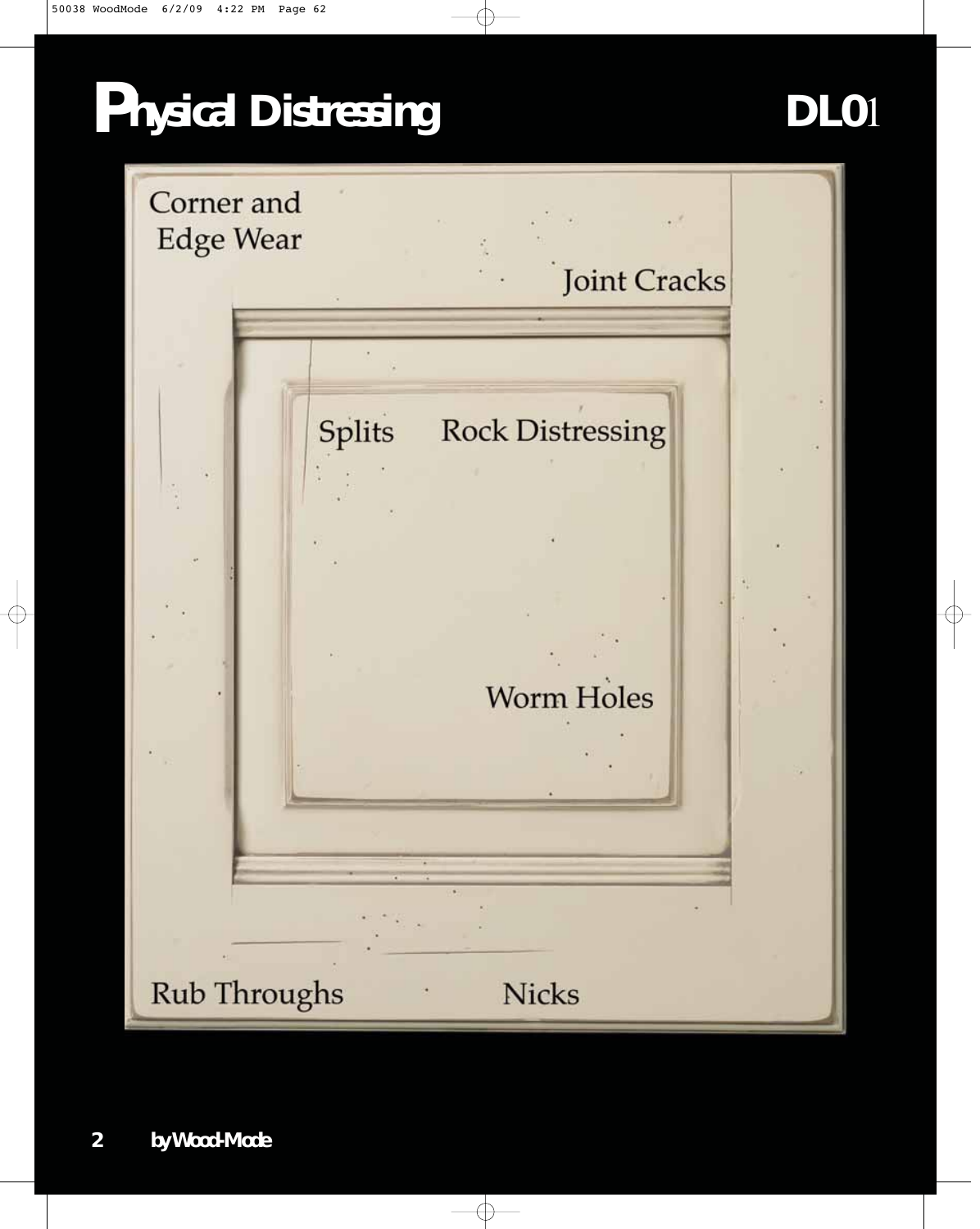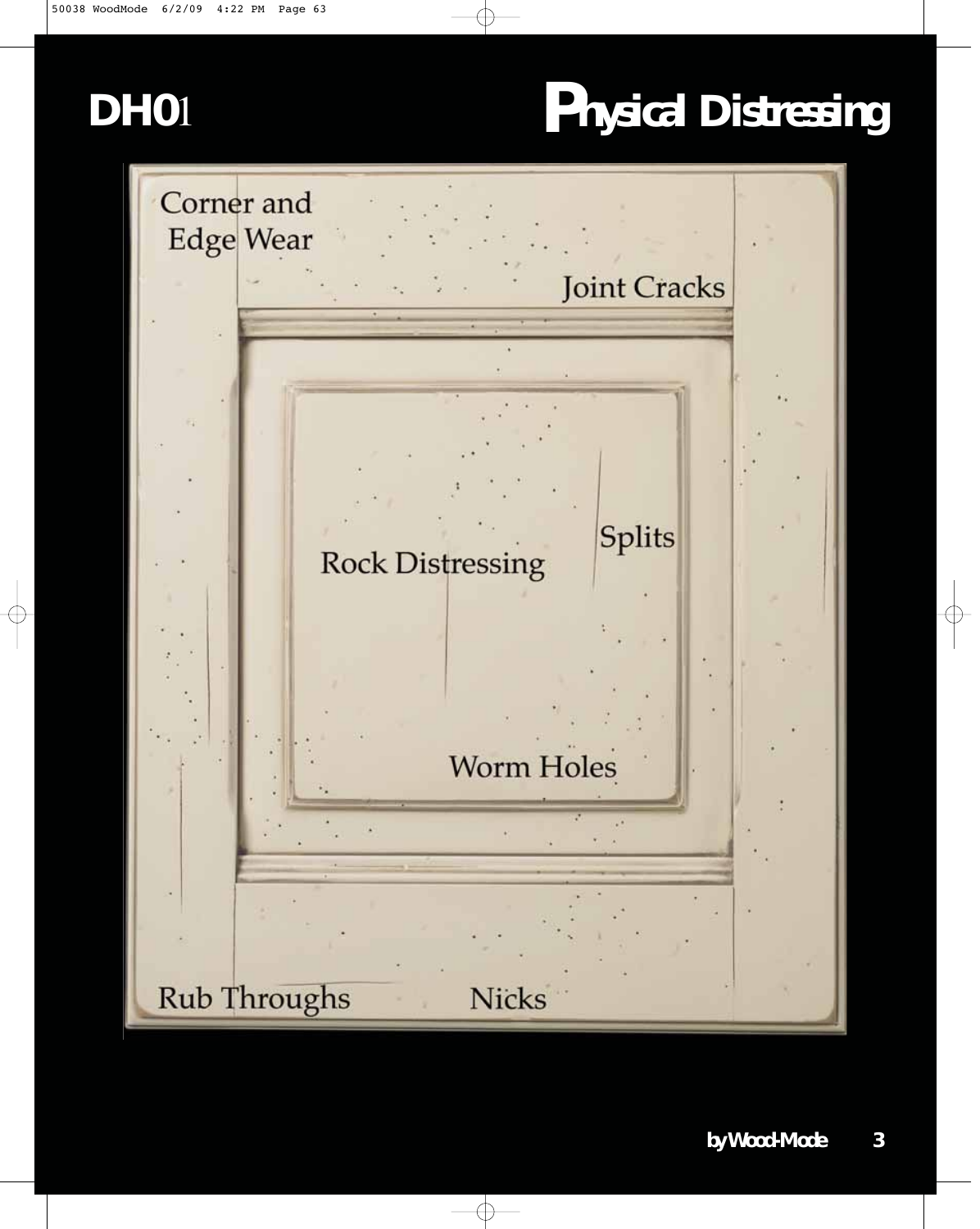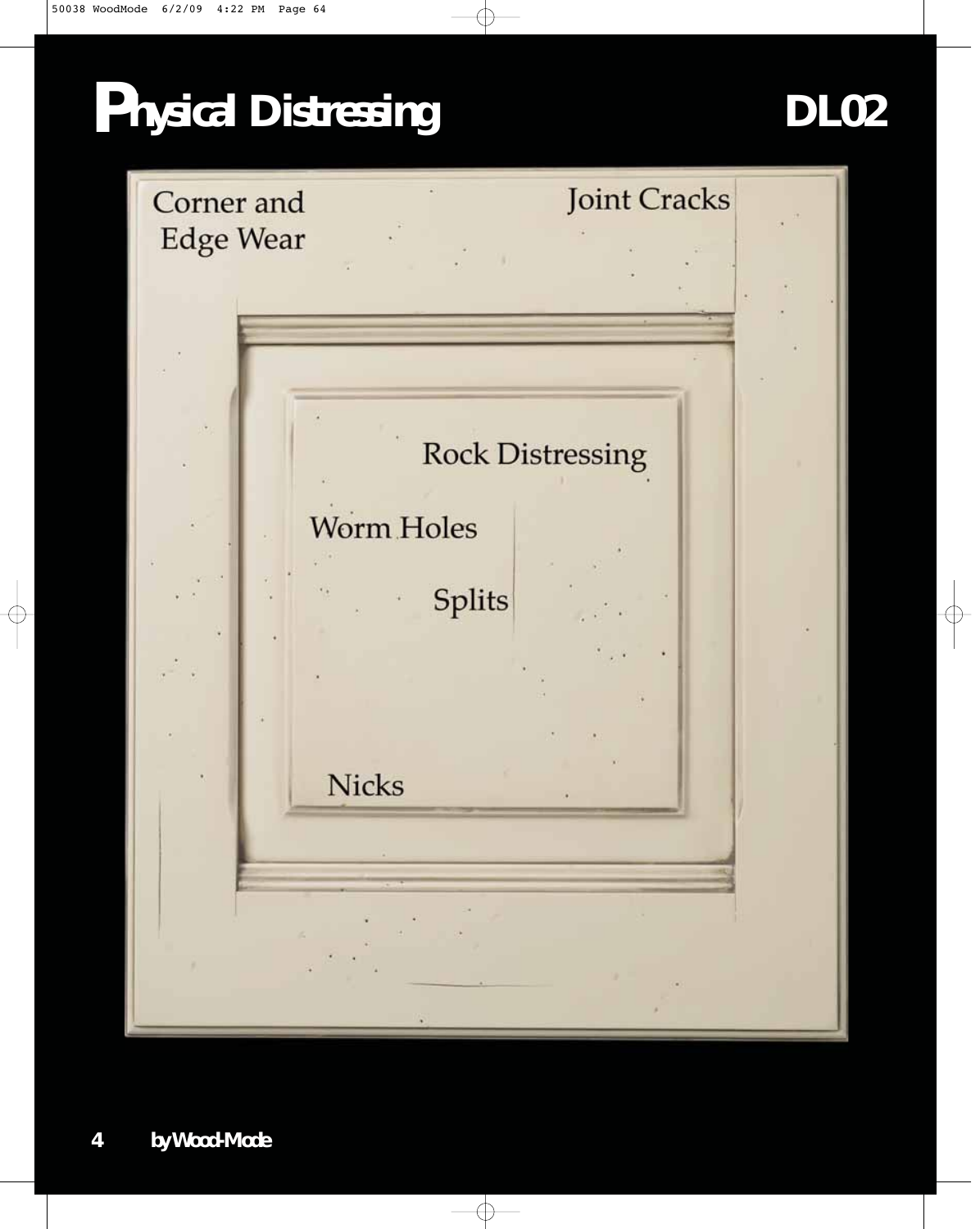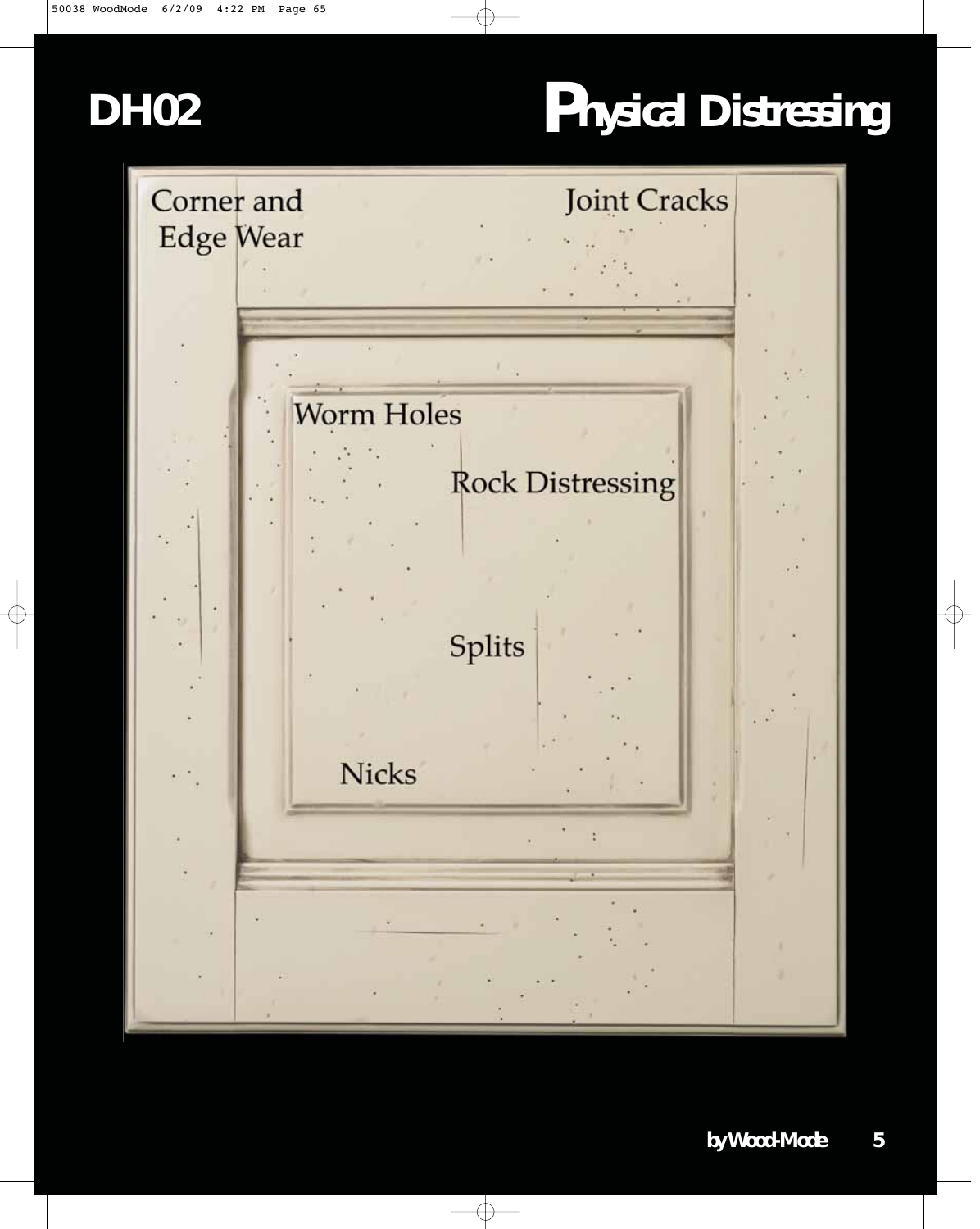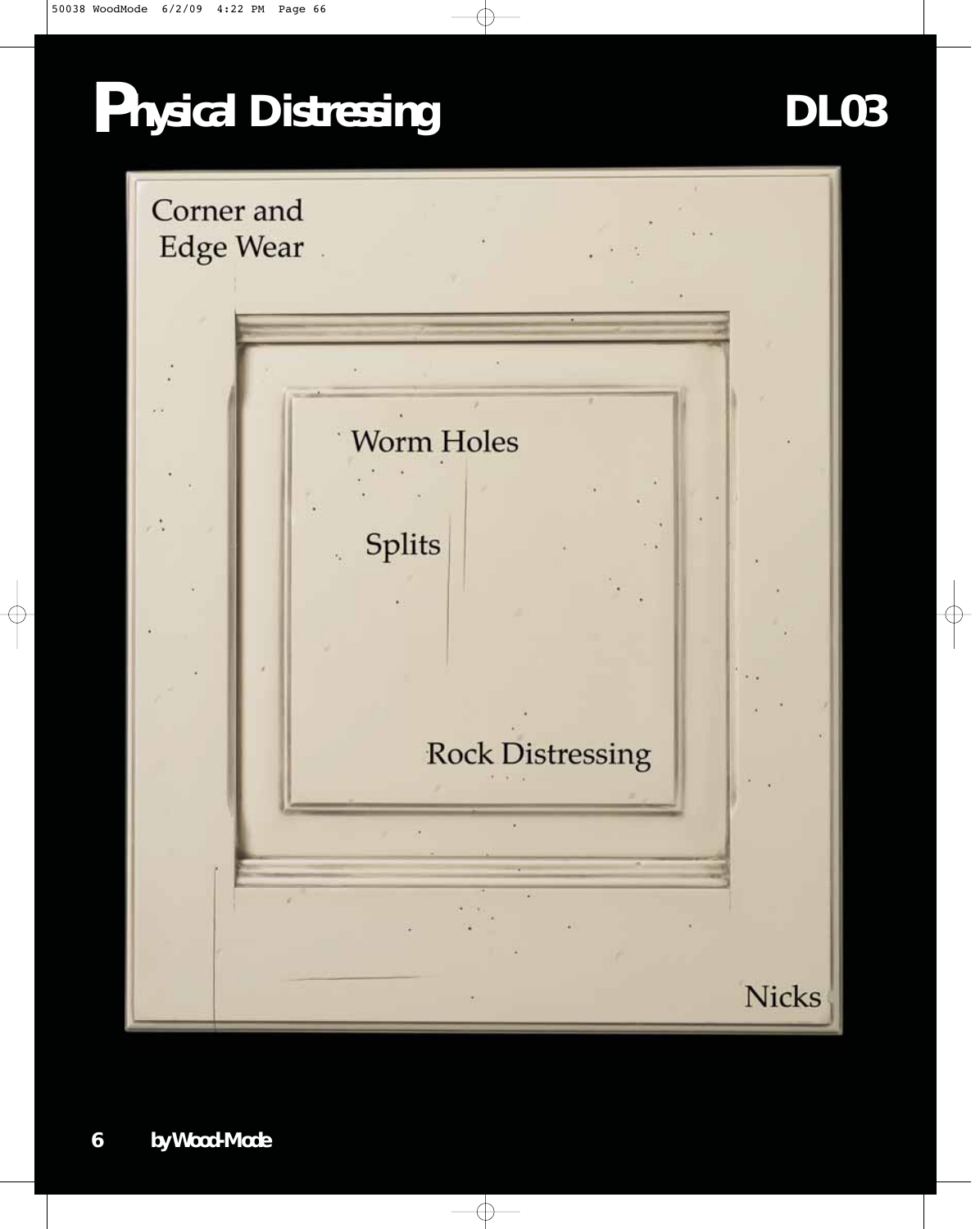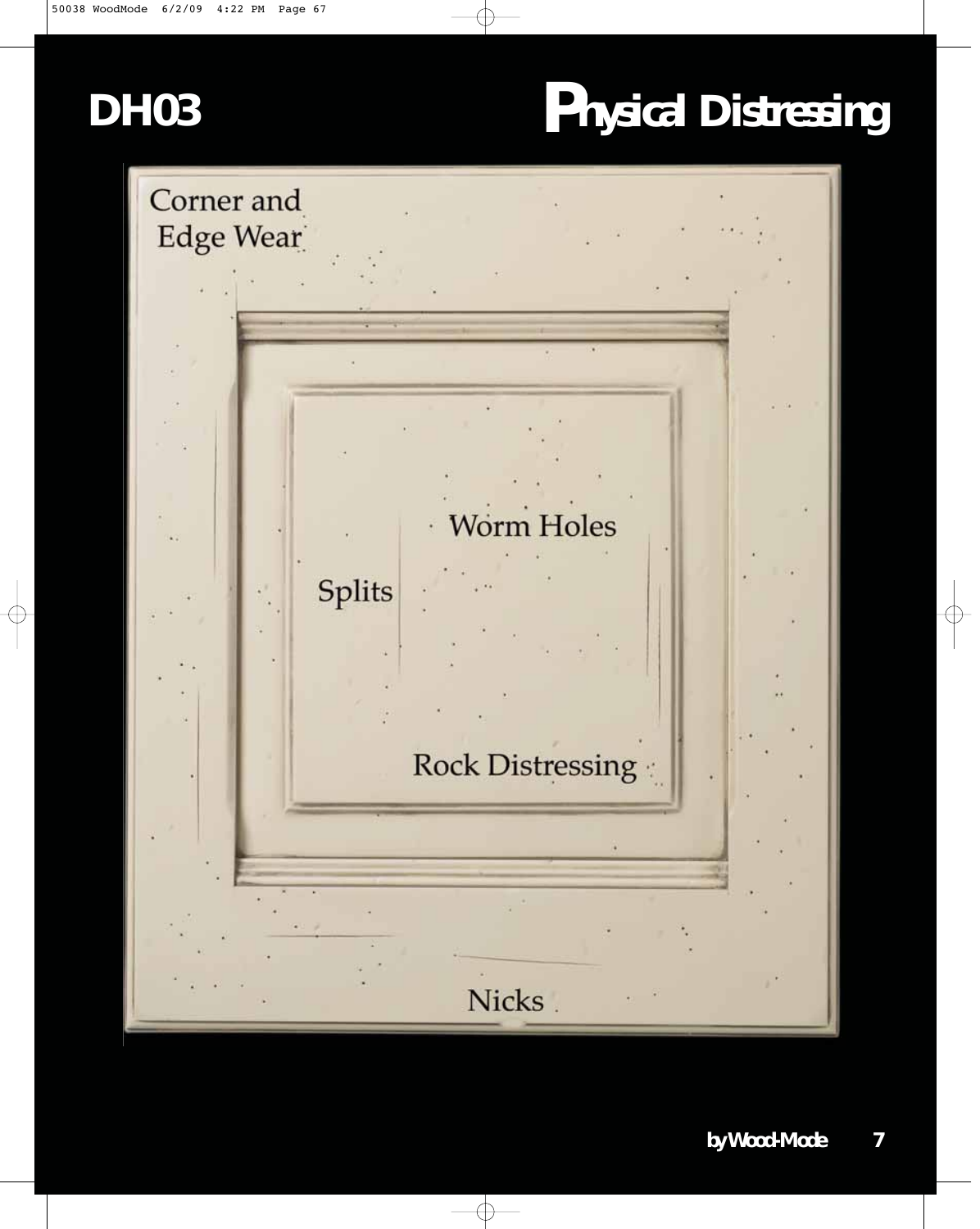

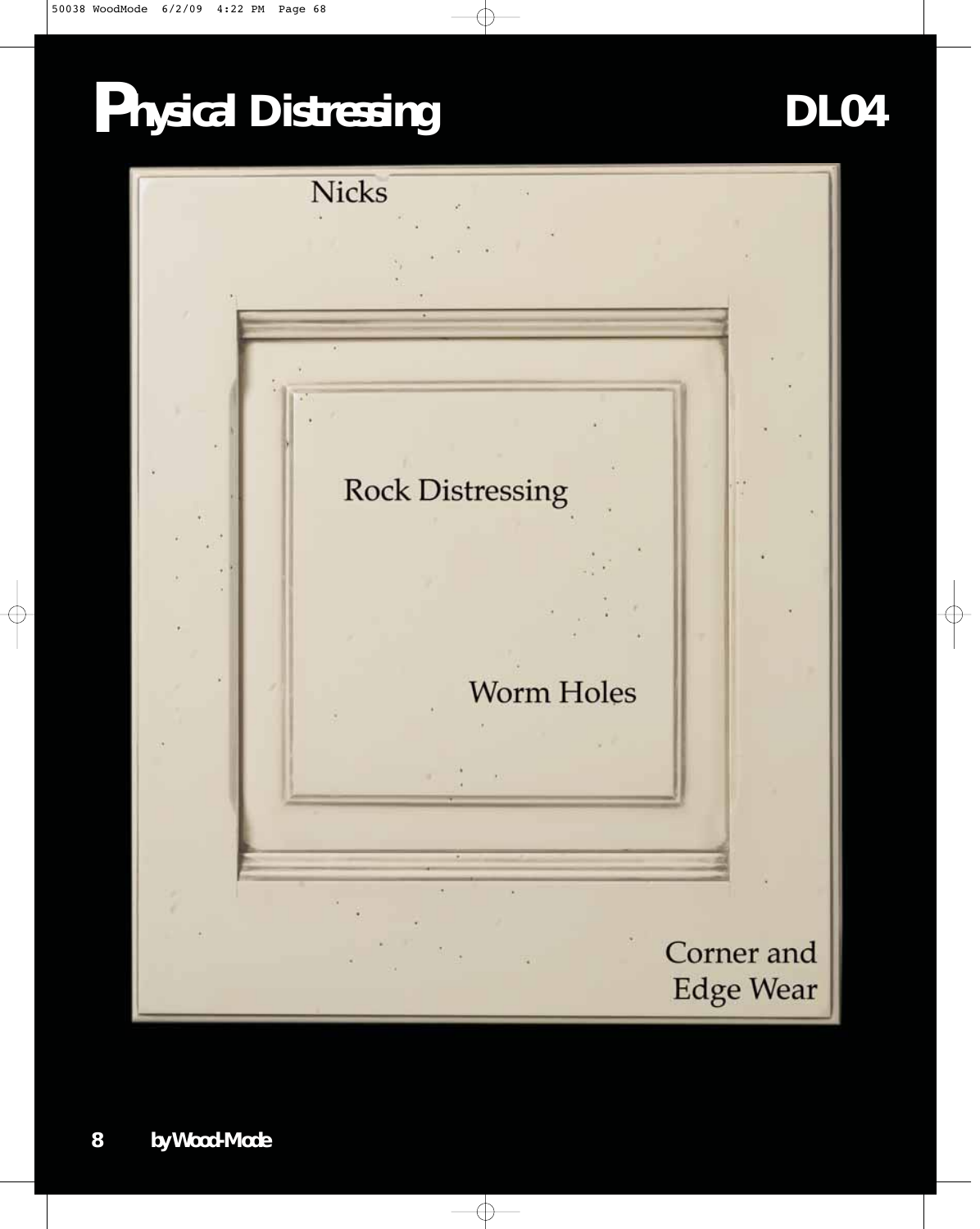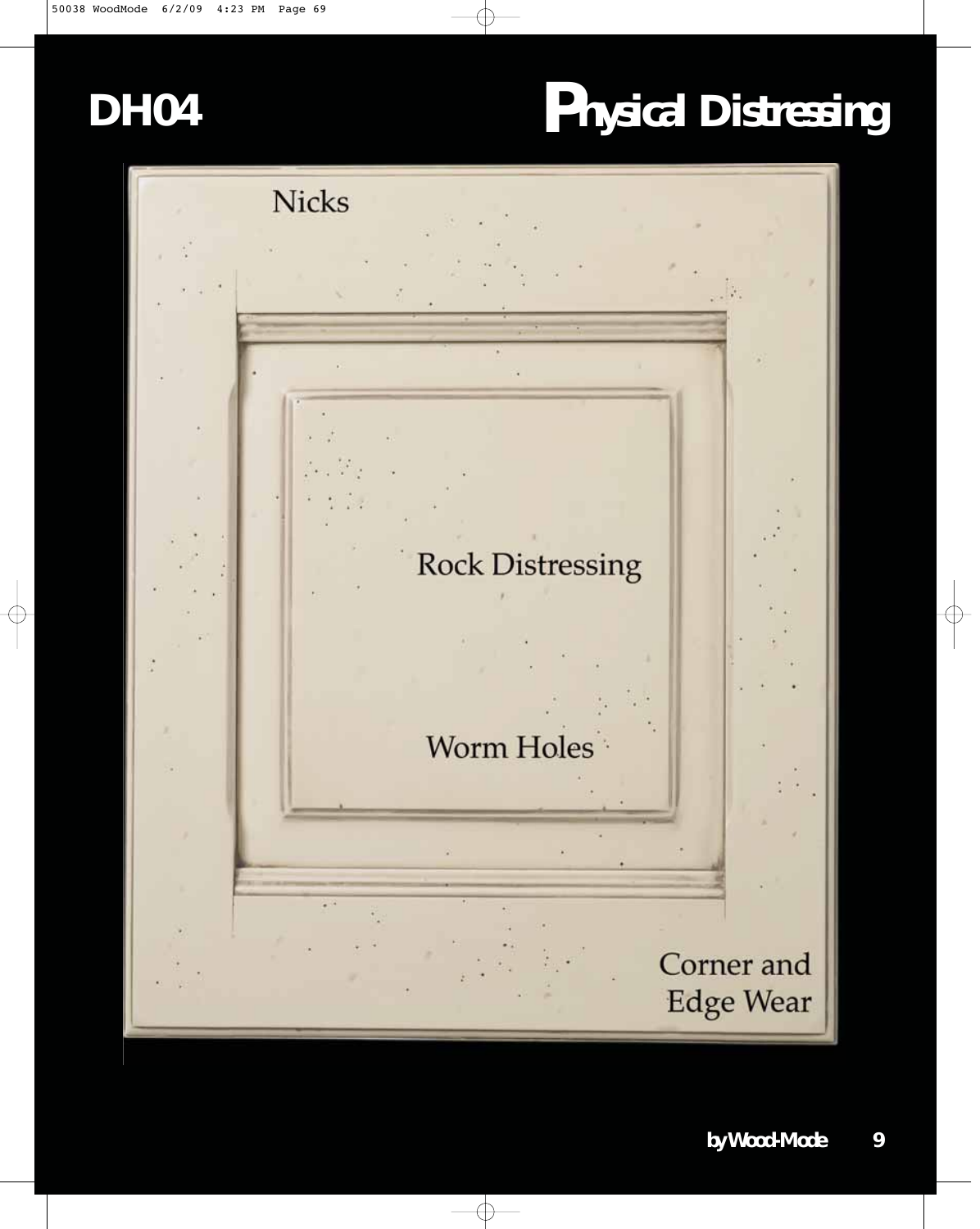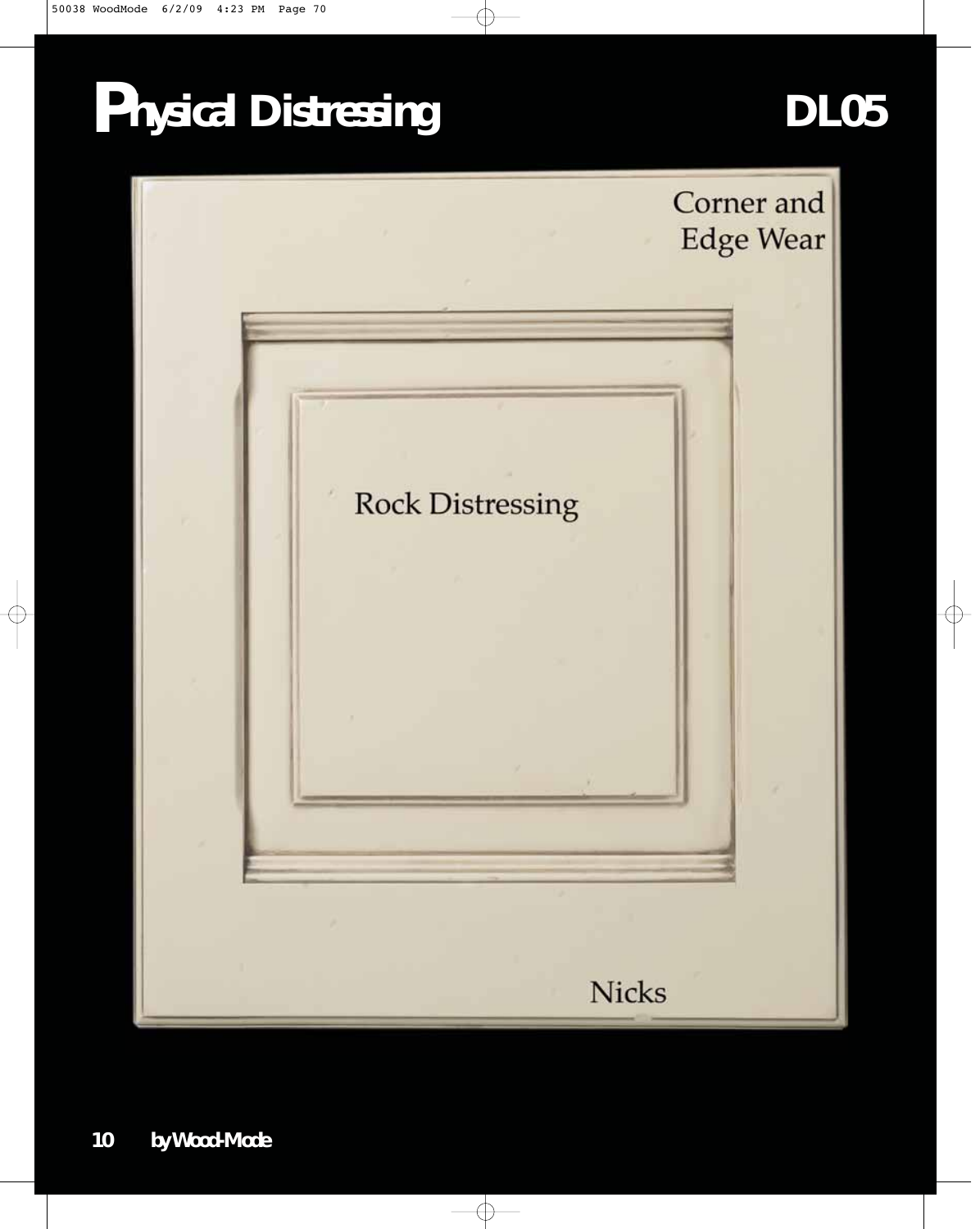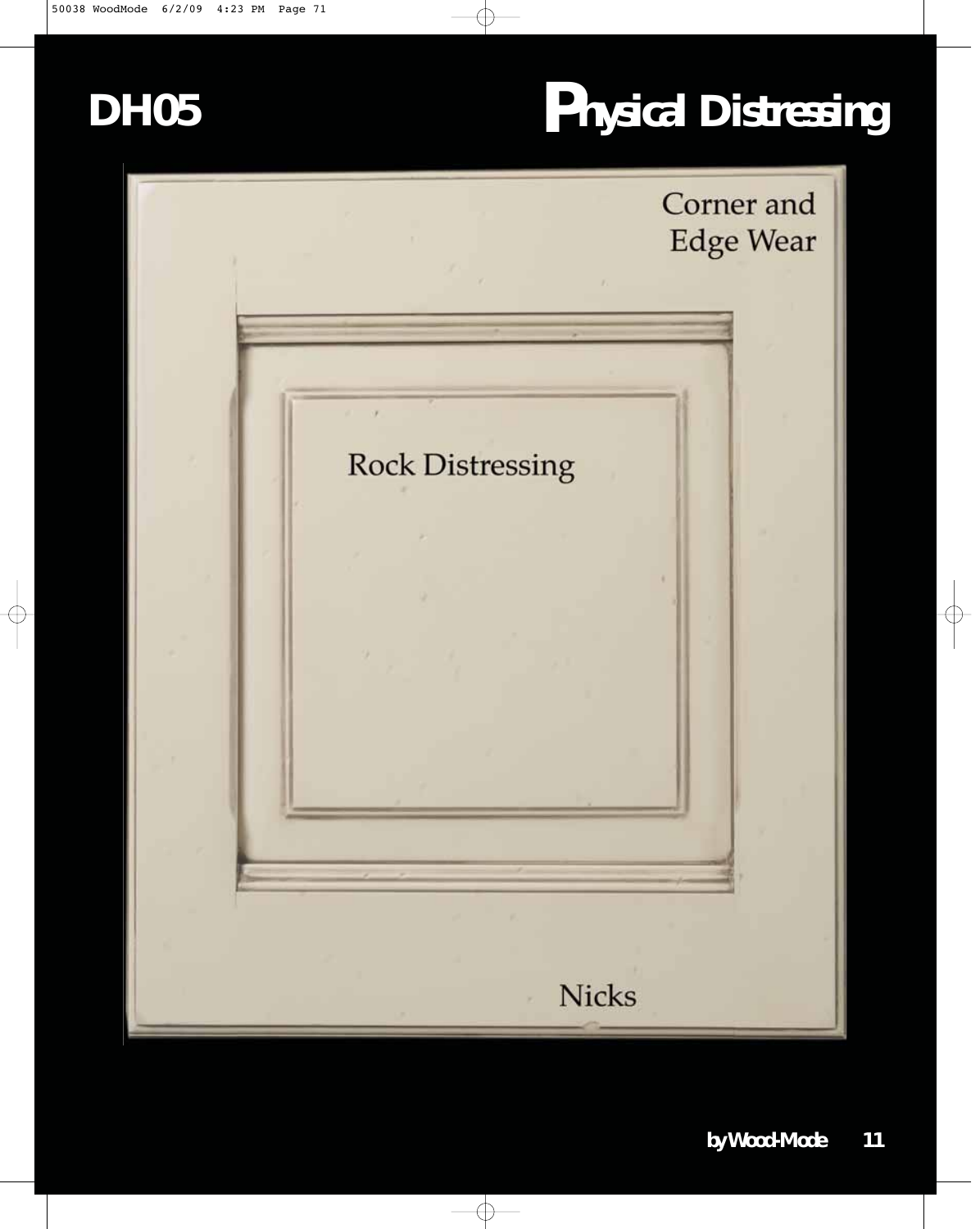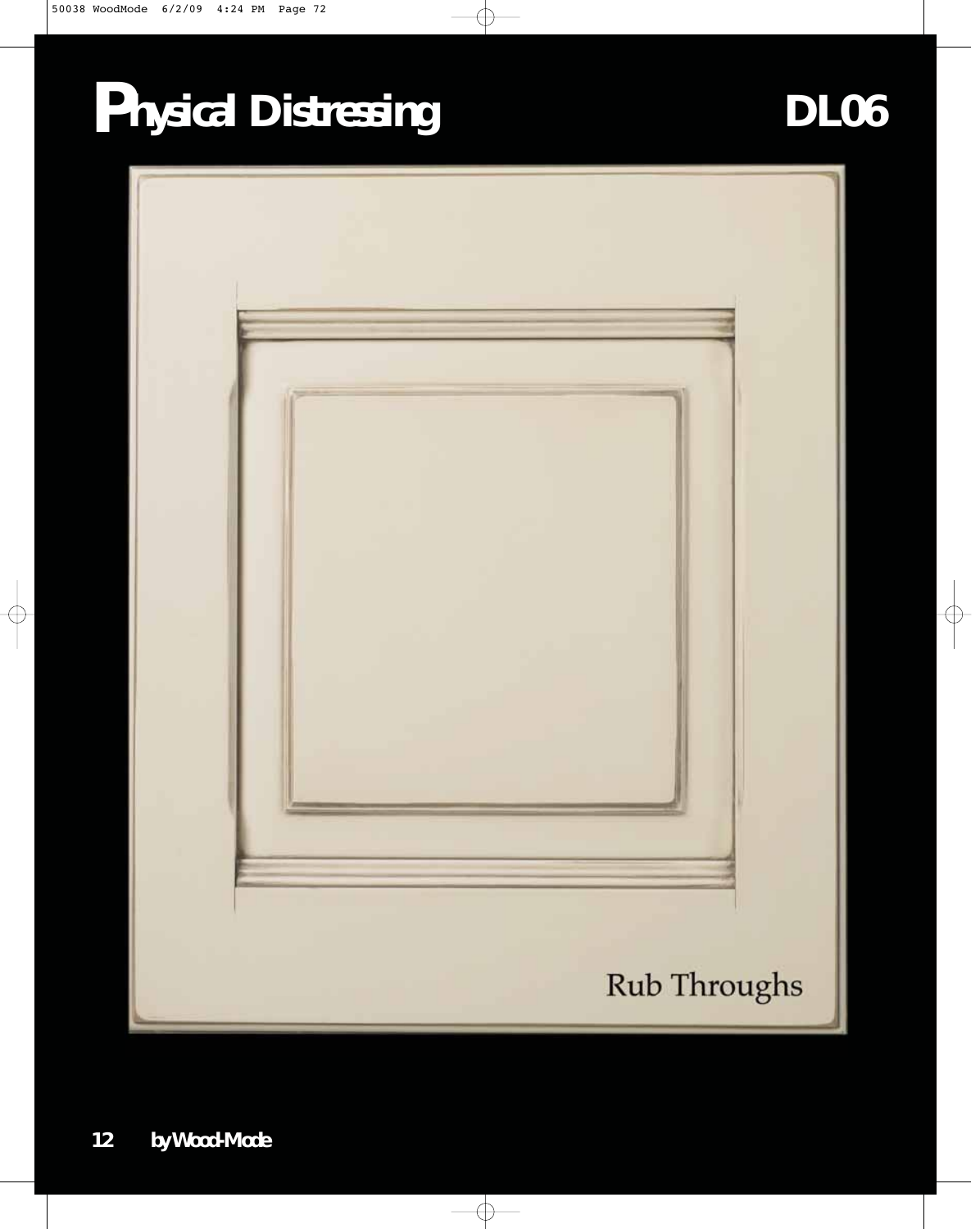A heavy version of Distressing Package 6 is not available.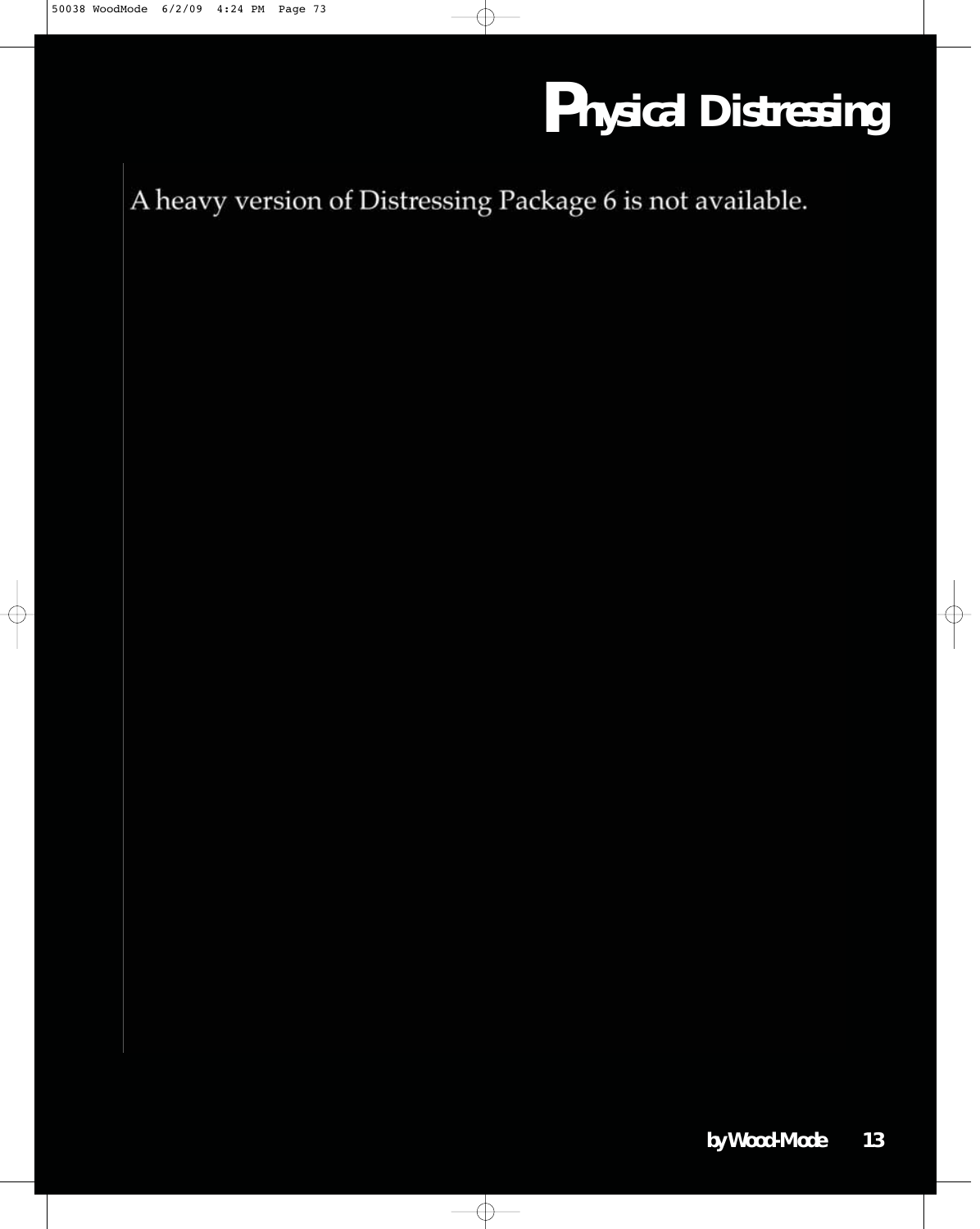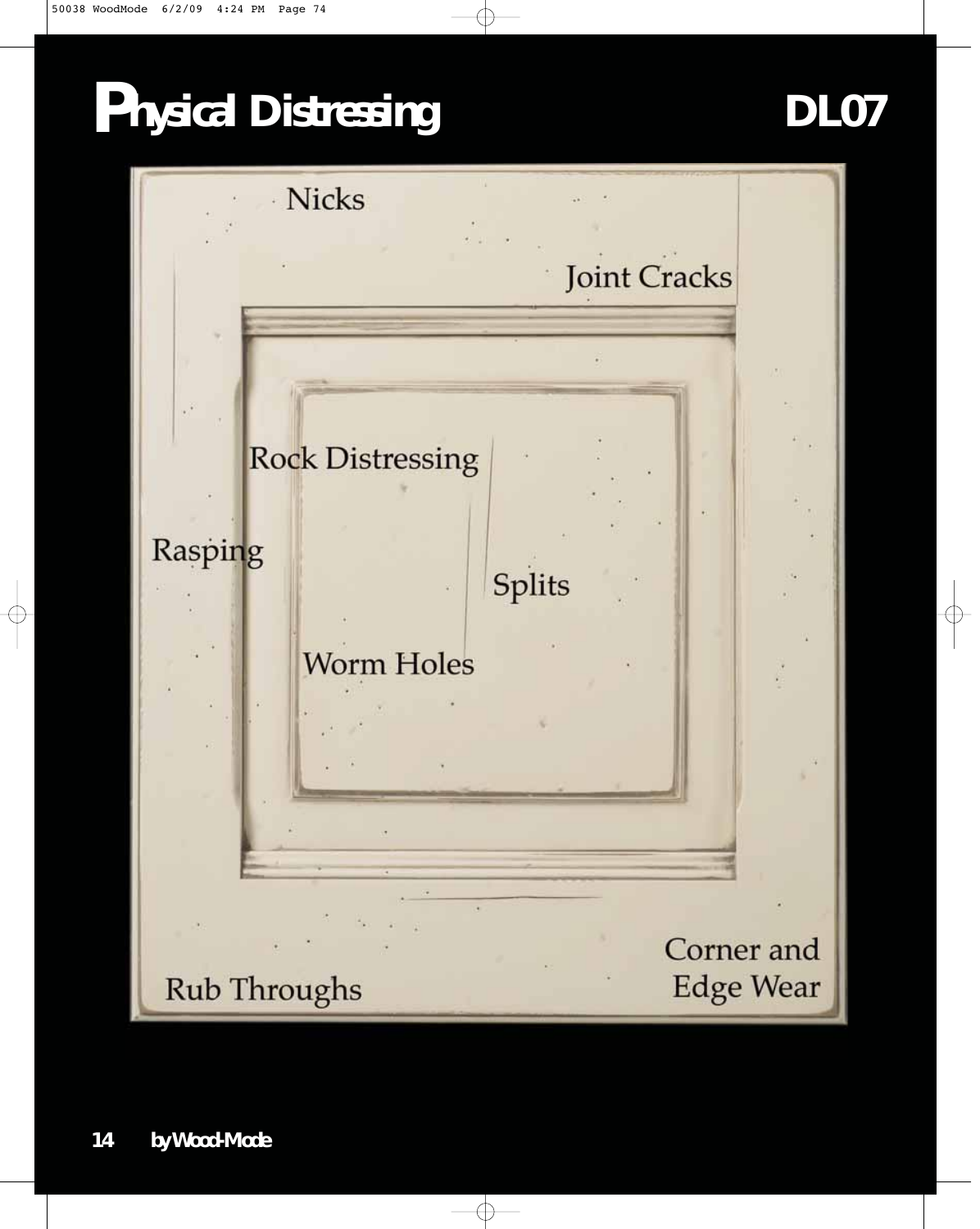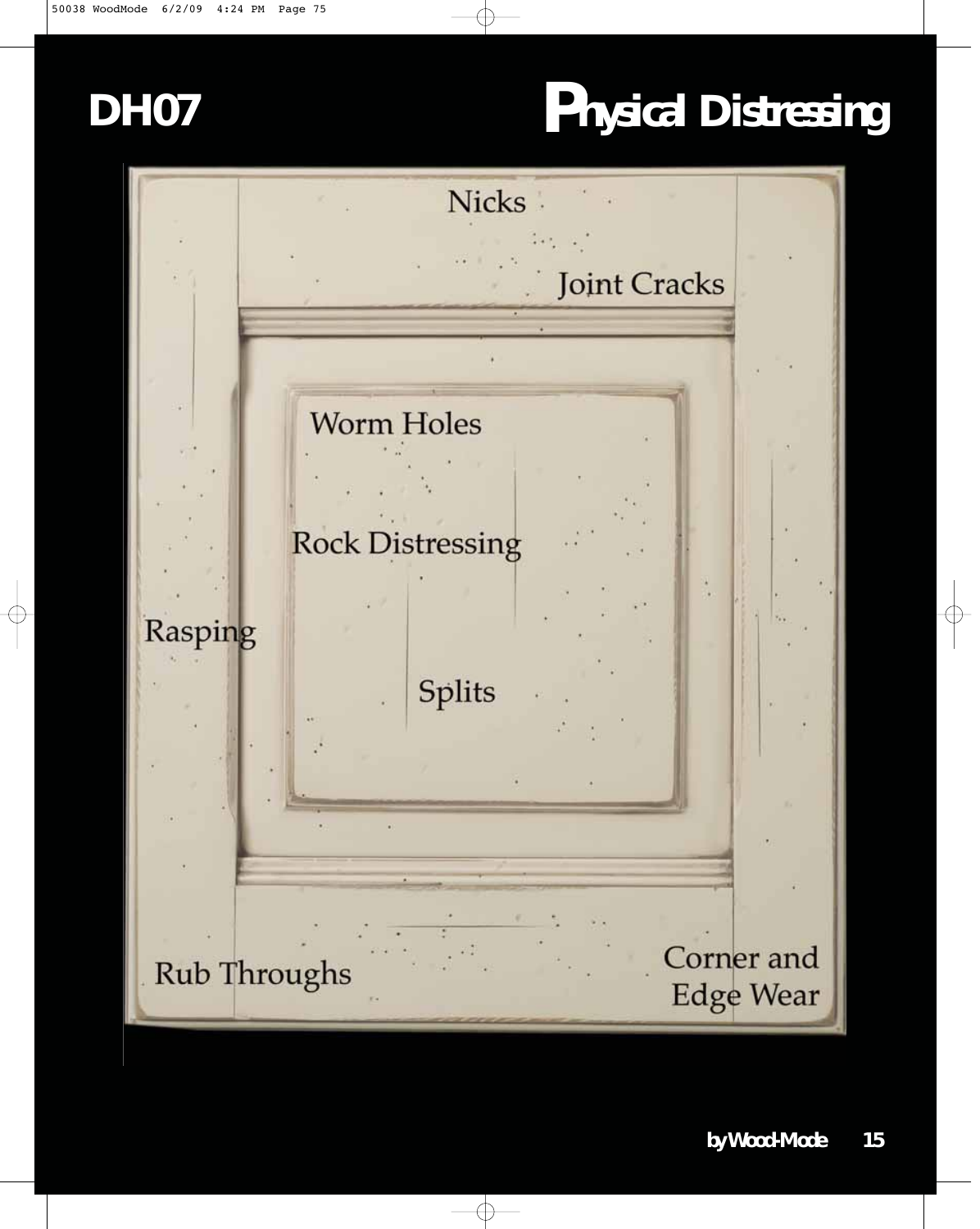### **DLRM**

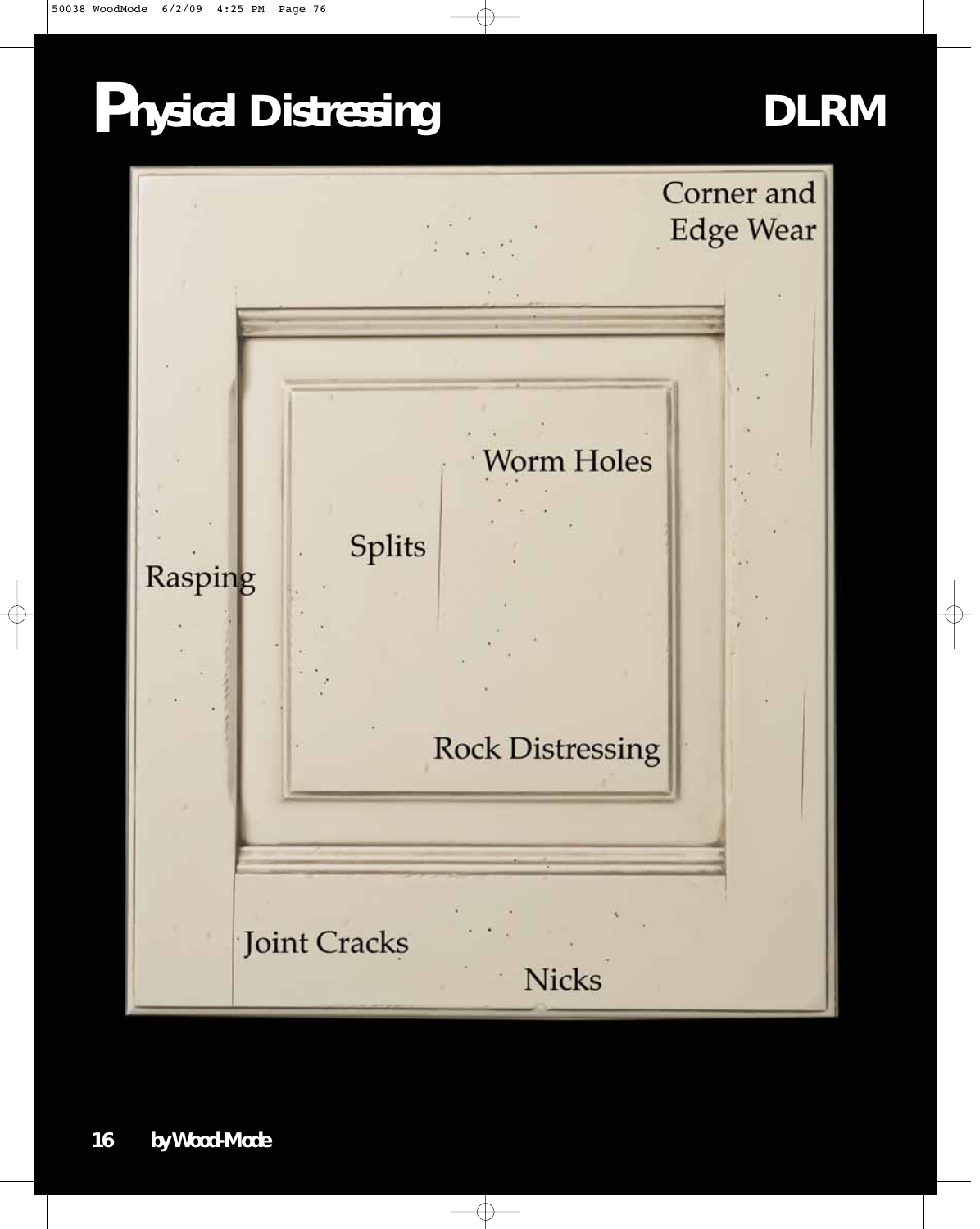#### **DHRM**

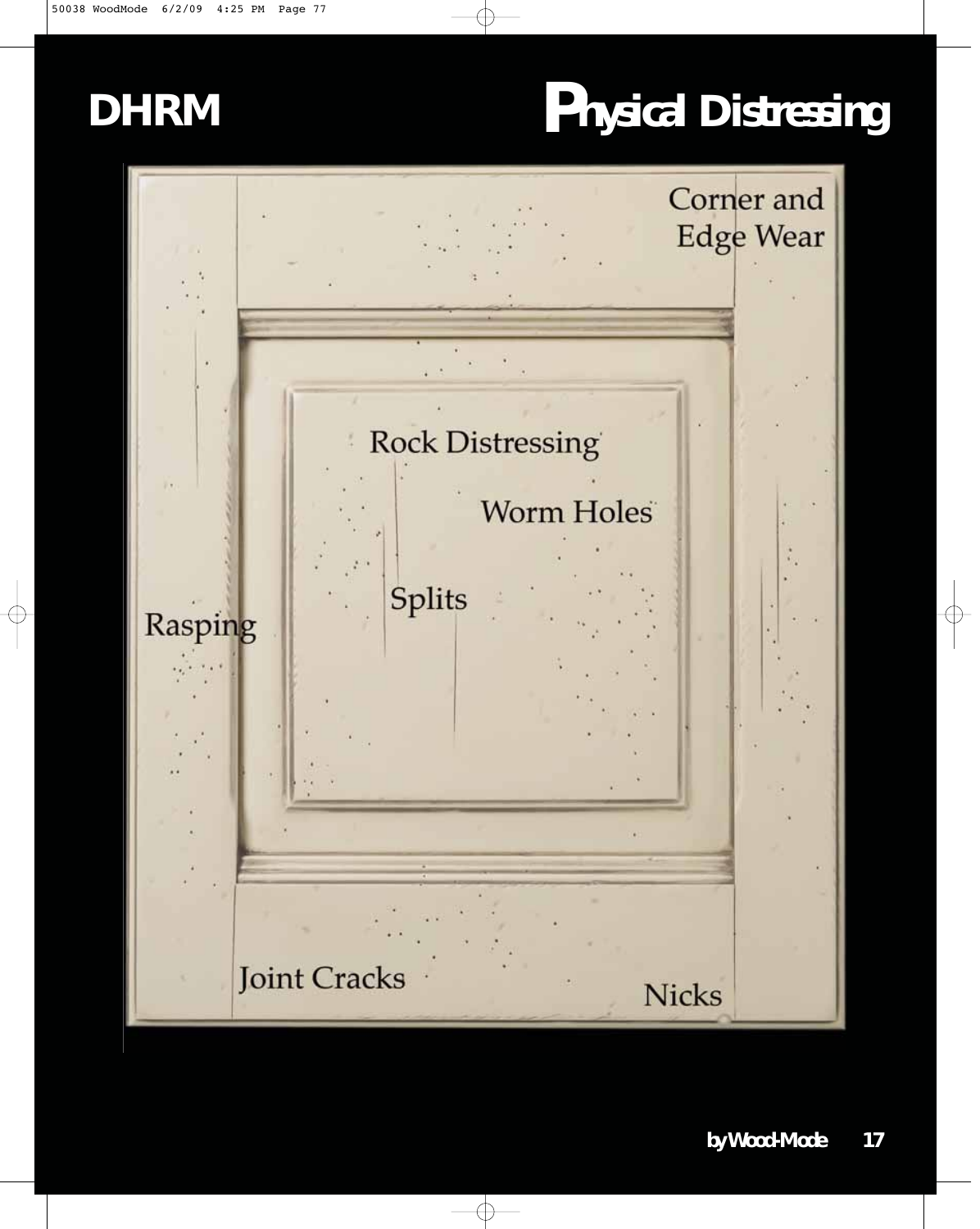

#### PHYSICAL DISTRESSING OPTIONS

Brookhaven's Physical Distressing options are intended to create an aged and well-worn look reminiscent of antique furnishings. Physical Distressing is available on Heirloom Opaque and Heirloom Stain finishes. Each package contains a specific combination of physical markings. These are complimented with special finish distressing techniques.

**Physical Distressing includes random nicks and dents on flat surfaces as indicated** by the various packages. The amount of distressing will vary and will be in random locations.

Finish Distressing includes the layering of finishes with a random rub through of the predominant finish color exposing the natural wood itself. A glaze application further enhances the aged look. All layers of rub through are protected with a clear, durable low-sheen topcoat of catalyzed finish. Heirloom Stain Finishes include speck distressing to complete the look.

#### **RECOMMENDATION PRIOR TO PURCHASE:**

**View several door styles** so that you may better understand and appreciate the effect various door profiles and detailing will have on the overall appearance of physical and finish distressing of Heirloom finishes.

See a full sample in the style, wood and finish you are considering in order to help visualize your cabinetry selection in its completed setting.